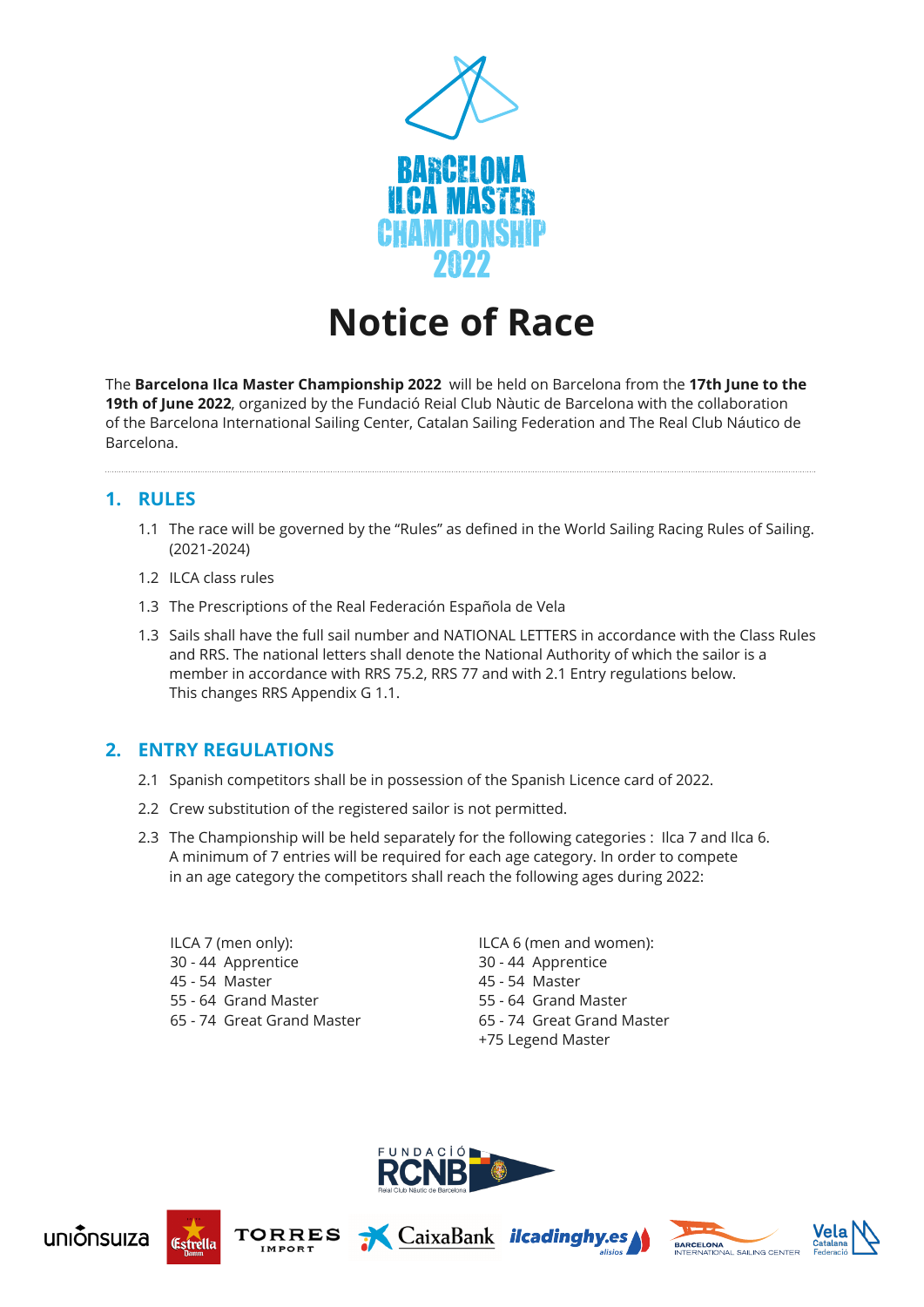

## **3. ENTRIES**

- 3.1 Entries shall be made through the web site : **www.barcelonailcamaster.com**
- 3.2 **Entries shall be made before 27th of May 2022**. The organizing committee has the right to accept late entries received after this date.
- 3.3 **Entry fee is 85 €.** Late entries 100€.
- 3.4 Method of payment: Bank transfer, please notify your name and DNI or Passport number as a reference of the transfer and keep the received with you.

 **Bank: Banco Sabadell c/c IBAN ES8600810163630001416844 SWIFT: BSABESBB**

## **4. REGISTRATION OF COMPETITORS**

- 4.1 Each competitor shall personally register and sign the registration form at the Race Office from 14:00 to 18:00 on the 16th of June and from 09.00 to 14.00 on the 17th June.
- 4.2 The Race Office is located at Barcelona International Sailing Center.
- 4.3 The following shall be presented upon registration:
	- DNI or Passport.
	- Spanish competitors will be required to show their 2022 National Sailing Licence card
	- Evidence of current membership of their National Ilca Association

#### **5. SAILING INSTRUCTIONS**

Sailing Instructions will be available at the Championship web site the days previous to the race. Copies of Sailing Instructions will be handed over at the Race Office during the registration.

#### **6. PROGRAMME**

|        | Thursday 16th June | 14:00 to 18:00 h Registration                                                                     |
|--------|--------------------|---------------------------------------------------------------------------------------------------|
| Friday | 17th June          | 09:00 to 14:00 h  Registration<br>15:00 h  Starting time of the first race of the day             |
|        | Saturday 18th June | 12:00 h  Starting time of the first race of the day<br>20:30 h  Standing dinner at the RCNB (TBC) |
| Sunday | 19th June          | 12:00 h  Starting time of the first race of the day<br>17:00 h  Prize giving ceremony             |

Any race whose warning signal is not given by 15:00 hrs on the 19th of June will be abandoned and not re-sailed, except as a consequence of a General Recall.









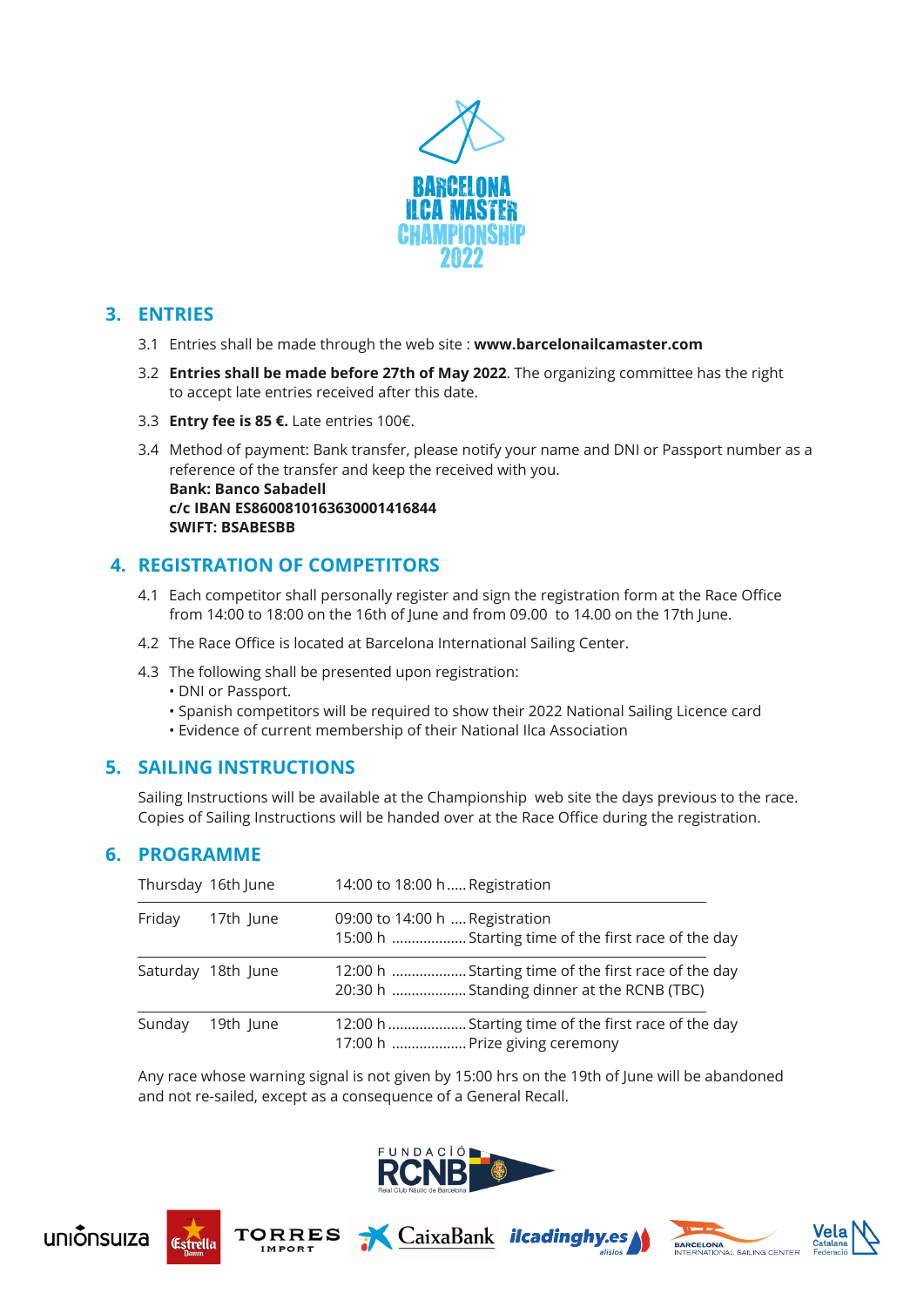

# **7. RACING FORMAT**

- 7.1 A maximum of 9 fleet races will be sailed.
- 7.2 A minimum of 1 completed race is required to constitute the championship.
- 7.3 Two races are scheduled per day, back to back. The Race Committee has the right to add one extra race per day.
- 7.4 There will be a separate start for the ILCA 7 and ILCA 6.

#### **8. COURSES**

Trapezoid courses will be used with inner and outer loops. The Target time for the first boat in each race will be 45 minutes.

#### **9. PROTEST COMMITTEE**

An Protest Committee will be appointed in accordance with RRS 91.(a) rule. Their decisions will be appealable as provided in rule 71.2 RRS.

#### **10. ALTERNATIVE PENALITIES**

For protests where only a rule of Part 2 is alleged to have been broken, an arbitration hearing may be offered prior to any formal protest hearing.

#### **11. SAFETY**

 Competitors shall wear a life jacket or other adequate personal buoyancy at all times when afloat. Wet suits and dry suits do not constitute adequate personal buoyancy.

#### **12. SCORING**

The Low-Point Scoring System (RRS Appendix A) will apply. When 4 or more races are completed, 1 race score will be excluded. There will be separate rankings for Ilca 7 and Ilca 6 category.

#### **13. PRIZES**

 Prizes will be awarded for the following fleets:

- · Overall ILCA 7 / ILCA 6 / WOMEN
- · In case of forming sub-categories there will be prizes for each sub-category